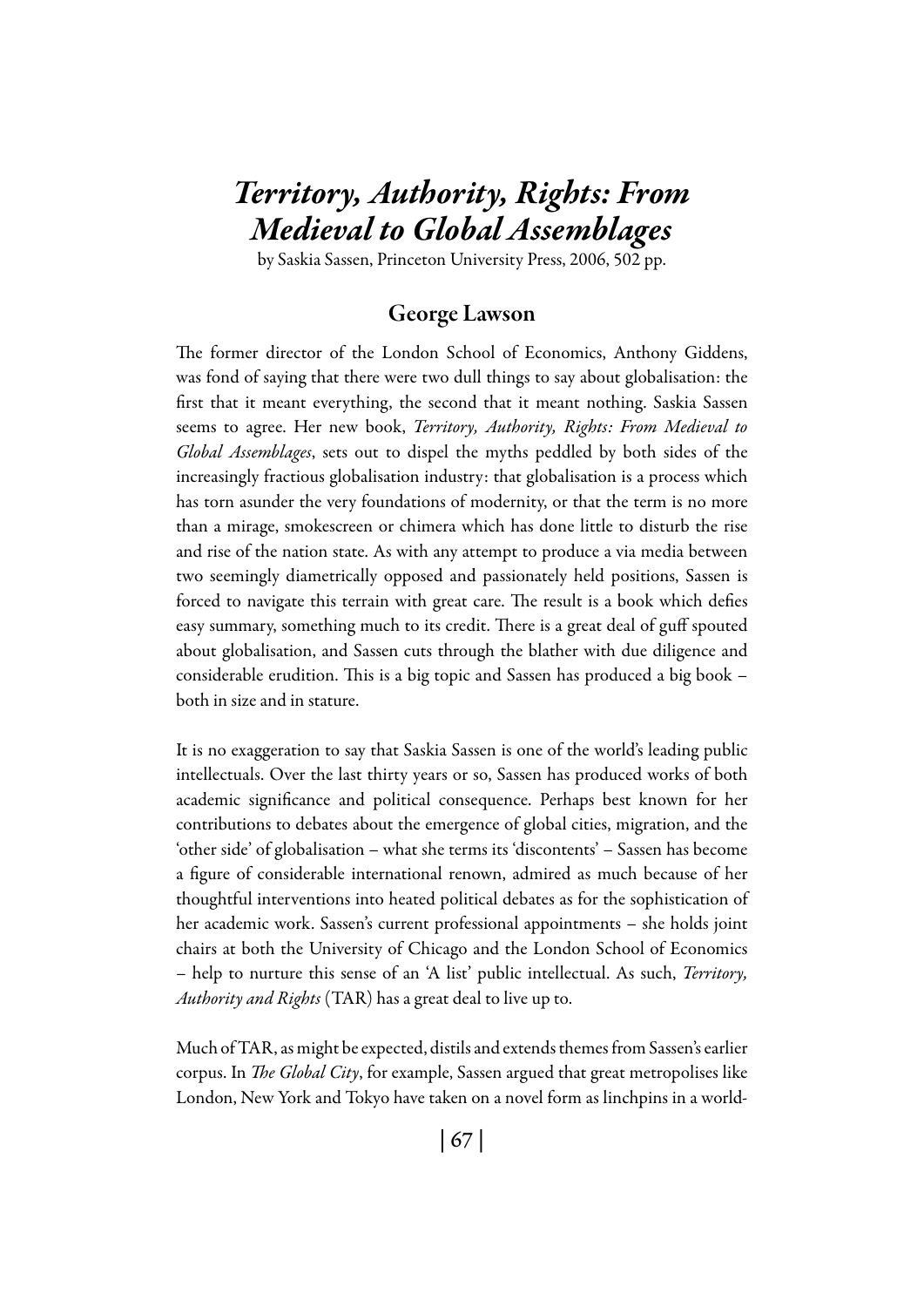## Democratiya 8 | Spring 2007

scape of political economy which is, to some extent, 'denationalising' state capacities. Sassen now claims that there are forty such cities, each acting as conduits, brokers and agents in the disembedding of national capabilities. The hollowing out of national political and economic orders, which Sassen sees as originating in the rush to privatise, liberalise and marketise in the 1980s – the infamous Thatcher-Reagan years – amounts to a decay at the heart of the nation state, a decay in which power is moving both upwards in terms of the formation of a global political economy, and also downwards via the establishment of private spheres of authority over law, welfare, education and the like.

TAR explicates the longer-term dimensions of this movement, and equips it with a fuller empirical explanation. Along the way, the book contributes to a vast range of debates: the when, how and where of globalisation; the balance to be struck between structural transformations and specific tipping points; the development of abstract frames alongside time and place specificities. In the process, Sassen has produced something rather unfashionable – a work of classical sociology, much of it rooted in Weberian ideal-typical, mid-range analysis which seeks to sort through, and in the process sort out, five centuries or more of world history. In terms of scale and ambition, TAR is a work of considerable stature.

Sassen's starting point is a disarmingly simple question: where does the nation state end and globalisation begin? Yet, as is so often the case, behind the simplest of questions lurk the greatest of complexities. Much scholarly blood has been spilled over just this issue: the significance, or not, of the spread of capital, particularly finance capital, around the world; the development of an increasingly thick international political sphere populated by institutions such as the UN, the WTO and the IMF; and the emergence of what has become known as global civil society – the smorgasbord of activists who lobby against the inequities of both global capital and power politics. On the other side of the divide, indeed on the other side of history it seems, are those who see much hype but little substance to these trends, concentrating instead on the continuing capacity of nation states to carry out their core functions even as these are occasionally parcelled out to international bodies which are formed of, and controlled by, states themselves.

It is into this charged atmosphere that Sassen makes her intervention: globalisation, even as it adds to a sense of decreasing state capacity, must still be shaped, channelled and enabled by institutions and networks which are rooted in the nation state. The book sets out to provide less a grand theory à la Castells, Held, Giddens or Negri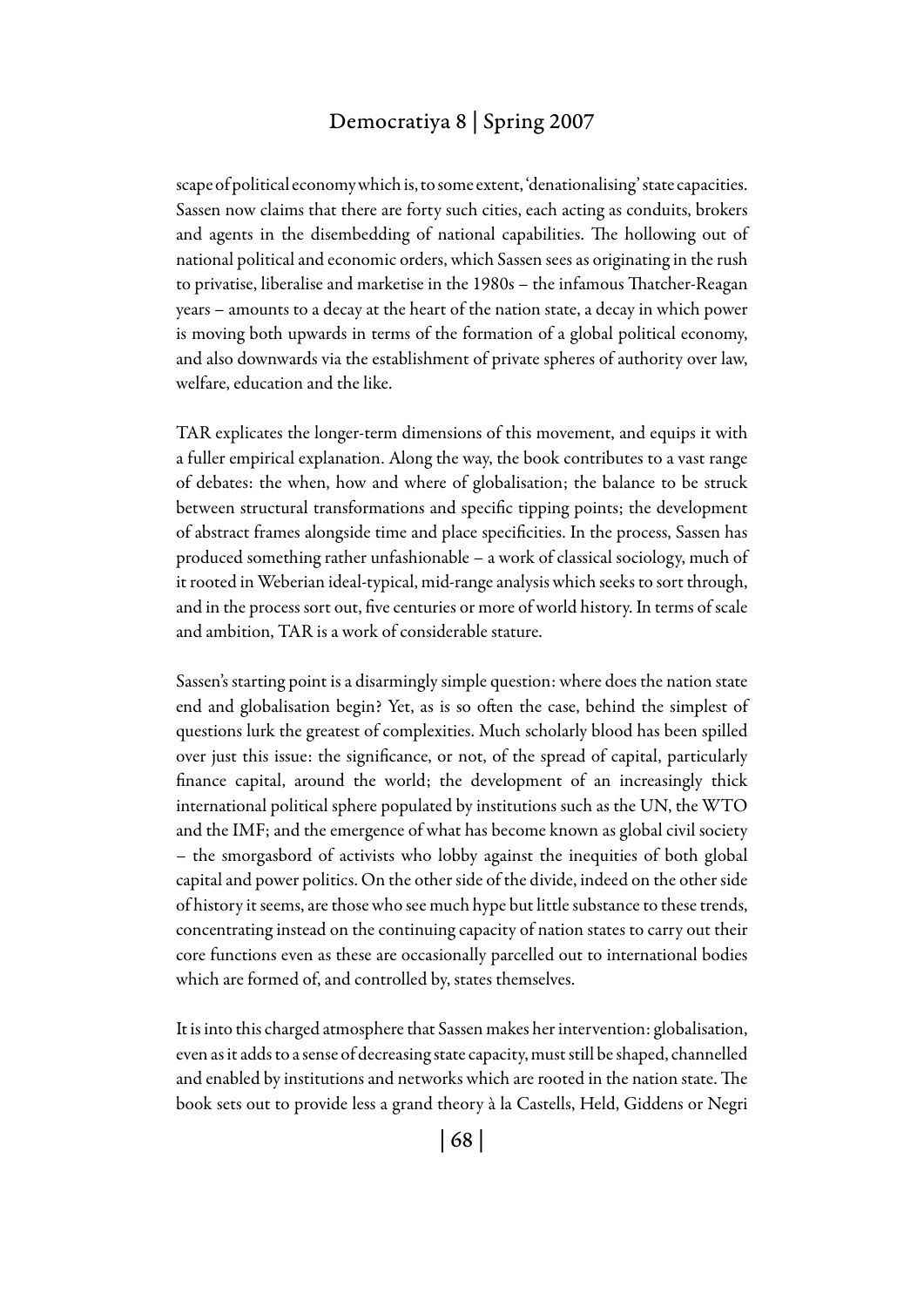## Lawson | Saskia Sassen's Historical Sociology

than to conduct exhaustive research into how this imbrication of global and national is taking shape, digging, as Sassen puts it, 'in the penumbra of master categories.' She uses three abstractions – territory, authority and rights – to assess how forms of rule, political economy and citizenship have changed across time and place. This method allows Sassen to specify the ways in which the emergence of the global has disrupted earlier ways of imagining and conducting political, economic and social relations. Her construct is geared towards navigation rather than determinacy, providing 'analytical pathways' which unravel the extent of the shift from medieval to national to global. As such, Sassen is embarking less on a voyage of determinant discovery than one concerned with mapping the intricacies of the journey by which we have arrived at the present day.

Sassen uses three analytical domains by which to orient her narrative: *capabilities,* the formations which allow orders to develop, change and switch tracks; *tipping points*, the catalysts which mark the transformation of particular orders; and *organising logics*, the master view by which to assess changes across time and place. Crucially for Sassen, capabilities do not just disappear when their immediate function is rendered obsolete. Rather, they are 'regeared' into new logics which form part of the new order. The 'multivalent' ways in which capabilities are produced and organised gives us a story of both continuity and change – perhaps the leitmotif underpinning Sassen's narrative is one of old wines being re-corked in new bottles. Certainly her 'analytics of change' provide finely graded lenses by which to study processes of disassembly and reassembly, the death and rebirth of capabilities, and the tipping points which mark transitions from old to new.

Sassen's story is told in three main parts – assembling the national, disassembling the national, and assembling the global. TAR begins, as is customary amongst most historical sociologists, world historians and world systems theorists, in medieval Europe where, Sassen argues, the nation and the world political economy, characterised by the formation of states and advanced via imperial conquests, developed the first 'world scale' for political and economic operations. Three trends – conflicts over the control of particular territories, the formation of revenue-extracting state bureaucracies, and the legitimating authority vested in the idea of divine rule – are central to Sassen's story. Equally influential, perhaps unsurprisingly for a scholar of global cities, are a number of urban trends: the ways in which municipal law enabled the emergence of secular authority, the development of informal political practices which engendered the emergence of

| 69 |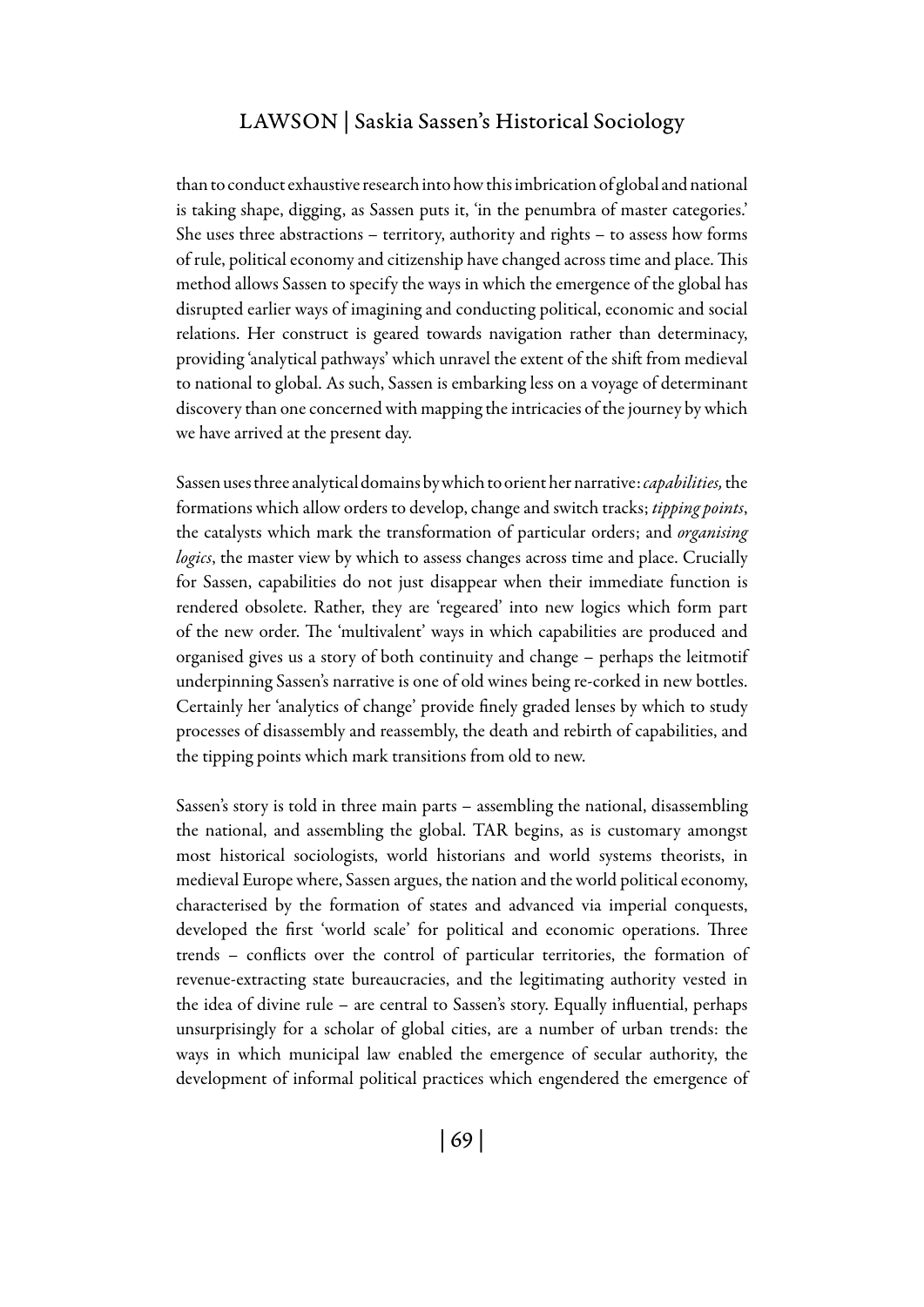# Democratiya 8 | Spring 2007

constitutional forms of government, and the implications of inter-city transactions for the construction of forms of territoriality.

For Sassen, the rise of the early modern state in Europe helped to cement a notion of national territorial authority even as imperial expansion engendered a nascent world economy. The reaction of states to the extension of capitalism around the world generated highly nationalised forms of capitalism, but, as Sassen's story continues, so rivalries become played out less on the battlefield than in mechanisms which formalise inter-state and inter-capitalist activities – concerts, treaties and the like. During the eighteenth and nineteenth centuries, processes of denationalisation come on apace, not least as the structural tendencies of global capitalism pull authority away from nation states and towards transnational forms of authority. Despite moments of nationalistic reversal, the nation is increasingly disassembled as a unitary sphere for the articulation of authority, territory and rights.

For Sassen, the global age is launched in the 1980s as the Hayekian revolution serves to neutralise and naturalise the market, in the process acting to destabilise the public sphere and to generate openings for novel, mostly private, actors to emerge. Declining state control over the economic sphere marked by the increasing importance of stock markets, the privatisation of exchange rate mechanisms, and the withdrawal of constraints on capital flows transform public-private relationships. Private actors ranging from business federations to offshore financiers and diaspora lobbies assume ever greater holds on public policy making. The result is a major re-articulation of what it means to be national as interactions between citizens and the state shrink markedly – levels of welfare provision fall, prisons, schools and health care systems are part-privatised, and voluntary, professional armies replace conscript forces. As a corollary to these trends, loyalty to the state is eroded, replaced by a notion of consumer citizenship in which firms and brands rather than nations become the keystones of public fidelity. Voting and jury service are out, Sainsbury loyalty cards are in.

So far, so bleak, and a fairly convincing victory for the forces of globalisation it seems. But for Sassen, the encroachment of the private into the public is only part of the story. The current conjuncture, she argues, is marked primarily by instability and flux in which global forces intersect with local relations *inside* the national; hence the formation of private legal institutions such as arbitration courts and the development of local variants of global human rights legislation which allow for significant levels of interpretation. Sassen is at pains to stress the importance of

| 70 |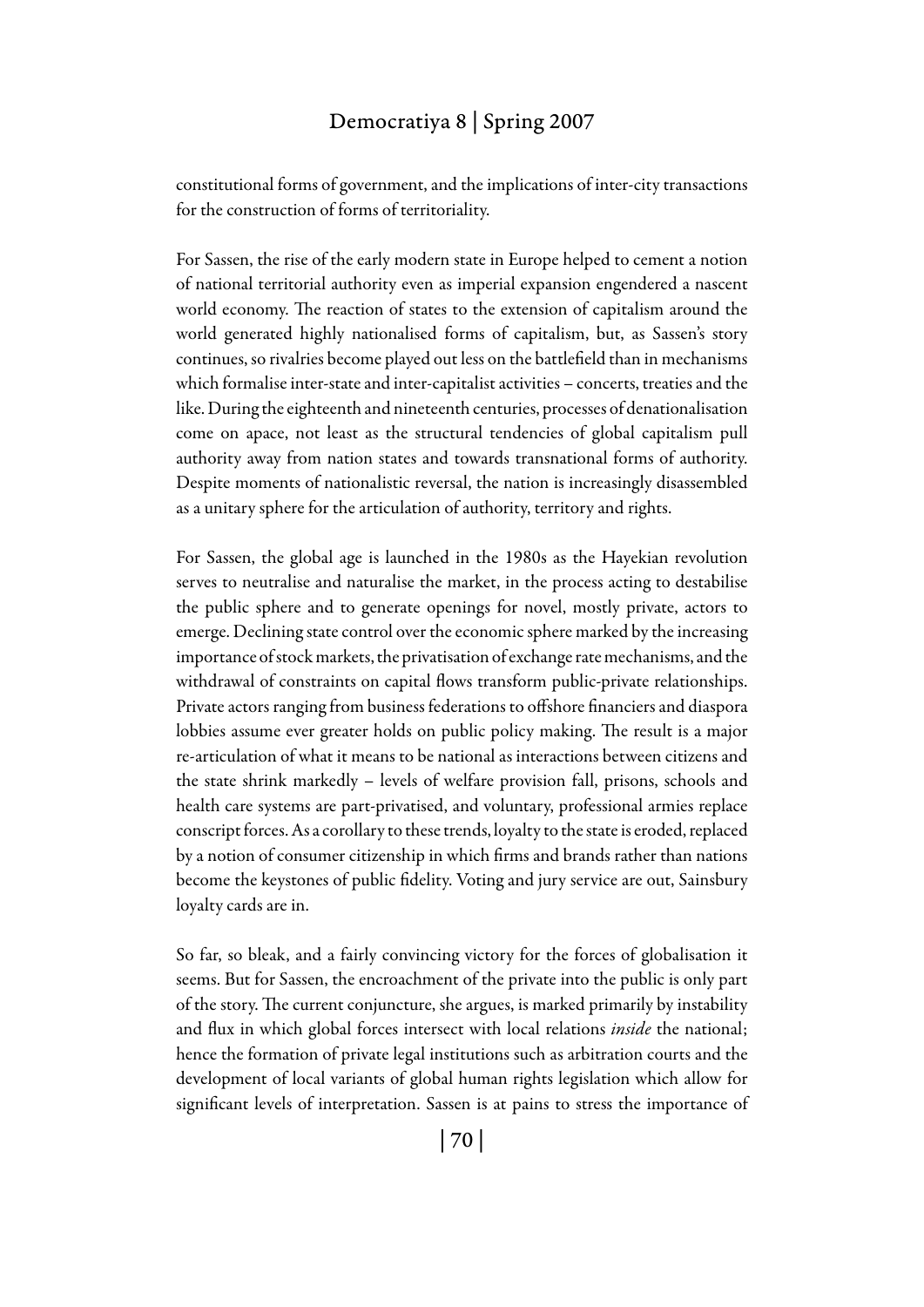#### Lawson | Saskia Sassen's Historical Sociology

processes of renationalisation, not least over policies of migration and security, or via the loss of 'little rights' such as the right to start class action suits in the United States. Most notably, one of the foundational principles of liberal democracy – the protection of individual privacy from public scrutiny – is, Sassen argues, becoming inverted via surveillance mechanisms ranging from CCTV cameras to the Patriot Act. And of course, one does not have to look either too long or too hard at the gruesome situation in the Middle East to see the continuing hold of notions of sovereign territorial integrity, or indeed the part played by nation states in issues of international conflict, geopolitical manoeuvring and war.

The key message of TAR is that the present day – 'the moment in which the future begins' – is marked by uncertainty. The subterranean explosion of authority and rights *beneath* the nation state, matched by the denationalisation of authority, rights and territorial integrity above the nation state generates a double movement which, in turn, produces flux rather than stability. As such, there is everything to play for and no clear outcome to be foreseen. Sassen makes no pretensions to be a soothsayer but nor does she hide her progressive cosmopolitan leanings. Indeed, the climax of TAR is marked by optimism in the capacity of political activists to find new spaces by which to exploit the uncertainties of the global age. For Sassen, the disruptions apparent in the contemporary global assemblage generate an 'inbetween' type of order which includes global financiers and political activists. The future may not be perfect, but nor are its primary contours pre-packaged like some kind of supermarket ready meal.

The master frame of TAR is denationalisation – not understood as a zero-sum trade off between the global and the national but as the means by which globalisation is imbricated within the nation state. In this sense, Sassen's narrative is no simple account of the ashes of the national being reborn in the phoenix of the global, and nor does she see globalisation as a master process which reduces state capabilities to rubble. Rather, Sassen has a more subtle tale to relate – a story of how the global is constituted within or inside the national, and of how local experiences of these forces both affect and play into broader global relations. As such, TAR is geared at moving the debate about globalisation beyond a simplistic either-or to a more complex account of partiality, specialisation, and time and place variation. Sassen stresses the emergence of a 'bits and pieces world' in which capabilities are parcelled out, territorial authority takes on a melange of subsidiary forms, and power moves both upwards towards global forms of economic, political and social activity and also downwards towards private spheres of activity, in the process producing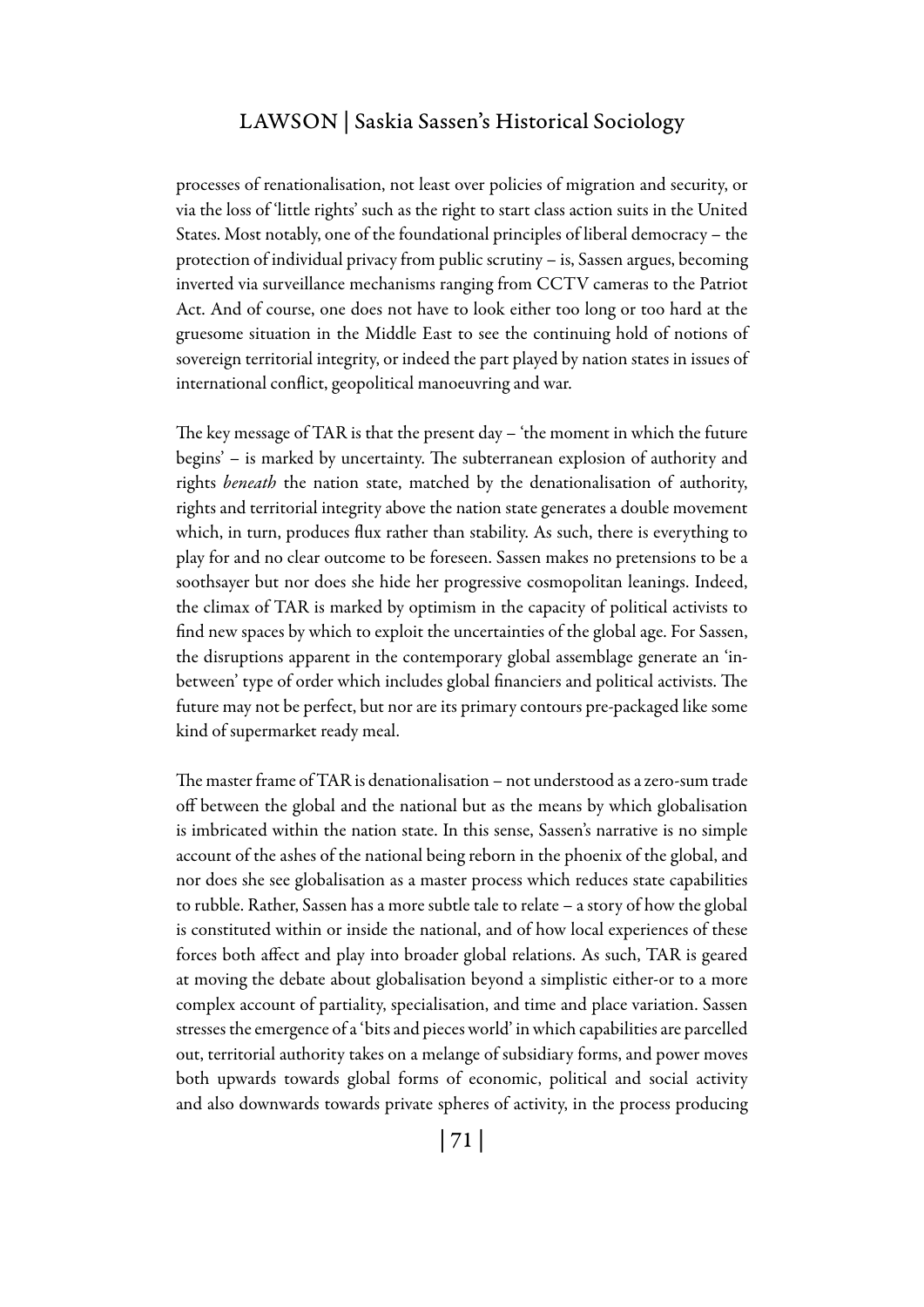#### Democratiya 8 | Spring 2007

curious local variants and hybrids. This is a complex tale and one which requires some concentration. It is also convincingly chronicled and powerfully told.

Despite being a big book, Sassen's argument is swift and demanding. At times her prose is dense and, as with any book which seeks to cover so much ground, the overall shape of her argument can be lost amongst the minutiae. Certainly, TAR does not feel like a crossover hit likely to become a mainstay of mega-book retailers – a stocking filler it most certainly is not. Nor is there an easy premise to TAR which is readily graspable and translatable into public-speak, at least nothing along the lines of global cities. This is not the scholarship of the soundbite but a work of considerable erudition, a landmark achievement which, if it were a film, would be nominated for several Oscars. Perhaps not for its cinematography though – the book could do with improved signposting. In general, some of Sassen's analytical tools and broader narrative tones lack the crystalline quality of Michael Mann, Anthony Giddens, or Immanuel Wallerstein, all of whom have produced works of similar scale and scope. And as often happens with projects of this scale which seek to marry high theory with significant attention to detail, some may find TAR unsatisfying – not enough detail for the nitpickers, not enough broad sweep for the generalists.

The great virtue of TAR is in, to borrow one of Sassen's own terms, the assemblage of multiple strands of research into a single volume. Although the term global assemblage is not exclusive to Sassen (it has been used for example by the anthropologists Aihwa Ong and Stephen Collier), its reconfigured use in TAR provides a useful means by which to move the debate about globalisation on. Given this, it is disappointing, although not surprising, that Sassen pays relatively little attention to literature from International Relations (IR) and International Political Economy (IPE). Although some IR and IPE notables are duly namechecked and referenced, there is little sense of an immersion in these broad fields of enquiry. Sassen does better than most, indeed much better than most, in avoiding interdisciplinary shallowness, but it is noticeable that IR and IPE remain on the fringes of her story. In part, this reflects a broader sense in which these subjects are not fully recognised by mainstream historical sociologists. But both in general terms and more specifically in the case of TAR, this lack of engagement is a shame, not least because there are many historical sociologists working within IR and IPE – John Hobson, Justin Rosenberg and Benno Teschke to name but three – who have much to contribute to TAR's core subject matter.